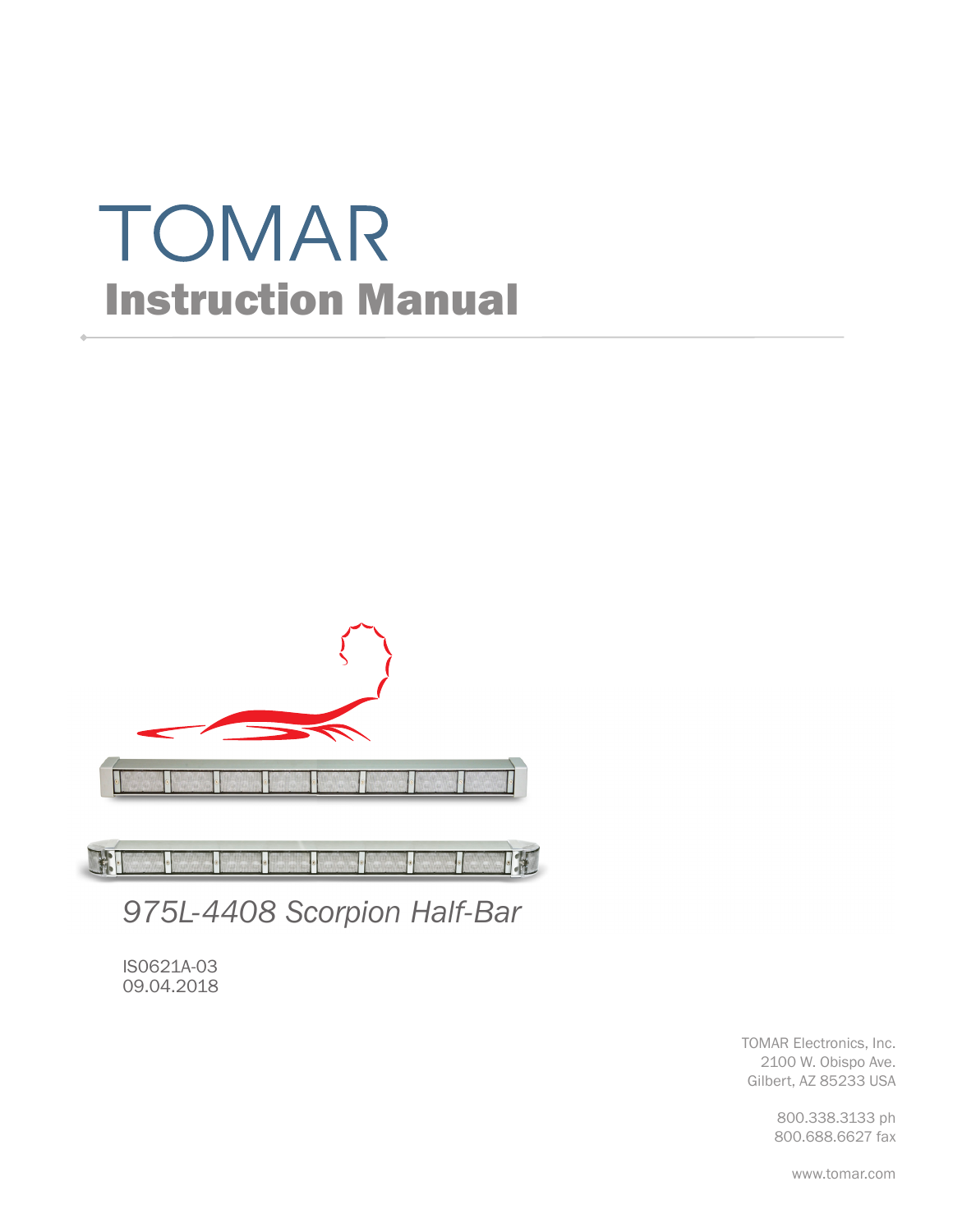



| 975L-4408 Wiring                   |  |                                                  |  |  |
|------------------------------------|--|--------------------------------------------------|--|--|
| <b>RED</b>                         |  | $+12Vdc$                                         |  |  |
| <b>BLACK</b>                       |  | Ground                                           |  |  |
| <b>ORANGE</b>                      |  | Warning Mode 1, with optional CA Steady behavior |  |  |
| <b>BLUE</b>                        |  | Warning Mode 2, with optional CA Steady behavior |  |  |
| <b>ORANGE &amp; BLUE</b>           |  | Warning Mode 3, with optional CA Steady behavior |  |  |
| <b>RED/WHITE</b>                   |  | <b>Right Arrow Mode</b>                          |  |  |
| <b>BROWN/WHITE</b>                 |  | Left Arrow Mode                                  |  |  |
| <b>RED/WHITE &amp; BROWN/WHITE</b> |  | Center Out Arrow Mode                            |  |  |
| <b>BROWN</b>                       |  | Scene Lights (if equipped)                       |  |  |
| <b>GREEN</b>                       |  | <b>Intensity Control</b>                         |  |  |
|                                    |  |                                                  |  |  |

# Programming Instructions

## Entering Warning Programming Mode:

Three unique warning patterns can be selected using the ORANGE and BLUE mode selection wires.

ORANGE WIRE = Warning Mode 1 BLUE WIRE = Warning Mode 2 ORANGE & BLUE WIRES = Warning Mode 3

To activate the Warning programming mode, connect the BLACK wire to Ground then simultaneously attach the GREEN wire, the RED wire and the mode selection wire(s) for the mode you want to program to +12Vdc.

## Changing Warning Patterns and Flash Rates:

To change the Warning pattern, enter the Warning programming mode as described above, including selecting a mode. Tap the RED/WHITE wire to +12Vdc to advance the flash pattern. See the list of available Warning flash patterns below.

A unique flash rate can be assigned to each Warning mode. To change the flash rate, enter the Warning programming mode as described above, including selecting a mode. Move the GREEN wire from +12Vdc to Ground. Tap the BROWN/WHITE wire to +12Vdc to advance the flash rate. See the list of available flash rates below.

## Changing CA Steady Behavior for Warning Modes:

To change the CA Steady behavior for a Warning Mode, enter the Warning programming mode as described above. Tap the BROWN wire to +12Vdc to Toggle the CA Steady behavior On (or Off). **NOTE: The position of the lamp for** the CA Steady behavior is fixed, and cannot be changed via Programming.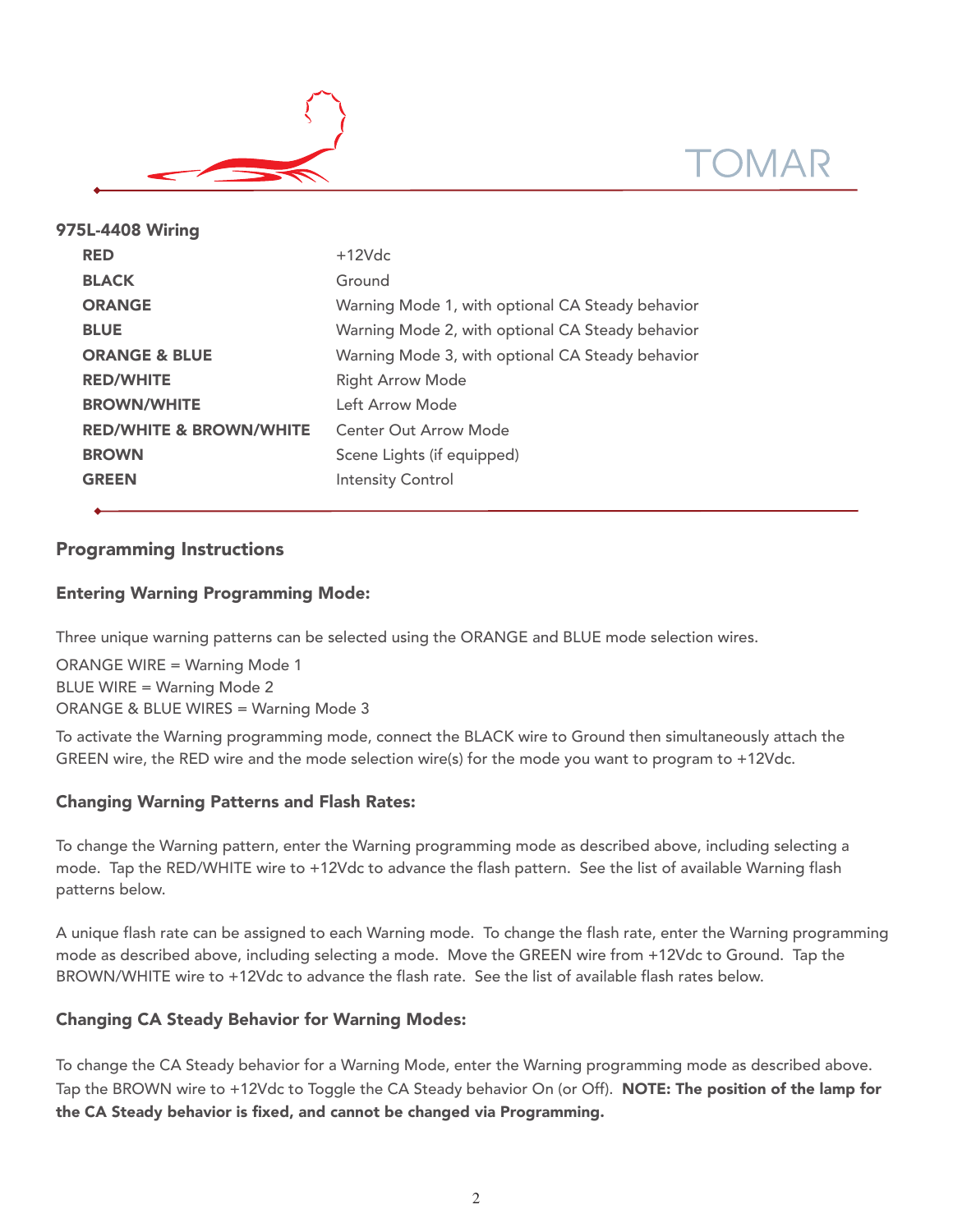# Entering Traffic Direction Programming Mode:

To activate the Traffic Direction programming mode connect the BLACK wire to Ground then simultaneously attach the GREEN wire, RED/WHITE wire and the RED wire to +12Vdc.

## Changing Traffic Direction Patterns and Flash Rates:

To change the Traffic Direction pattern, enter the Traffic Direction programming mode as described above. Tap the BROWN wire to +12Vdc to advance the flash pattern. See the list of available Traffic Direction patterns below.

A unique flash rate can be assigned to the Traffic Direction mode. To change the flash rate, enter the Traffic Direction programming mode as described above. Move the GREEN wire from +12Vdc to Ground. Tap the BROWN wire to +12Vdc to advance the flash rate. See the list of available flash rates below.

#### Flash Rates, Warning Modes:

| 1) SINGLE FLASH    | 312 FPM         |                                                                                |
|--------------------|-----------------|--------------------------------------------------------------------------------|
| 2) DOUBLE FLASH    | 117 FPM **      |                                                                                |
| 3) NEOBE FLASH     | $***$<br>77 FPM |                                                                                |
| 4) SINGLE 75 FLASH | $***$<br>75 FPM |                                                                                |
| 5) SCROLL FLASH A  |                 | switches between the Single, Double and Neobe flash rates, every 4 seconds     |
| 6) SCROLL FLASH B  | $***$           | switches between the Single 75, Double and Neobe flash rates, every 4 seconds. |
|                    |                 |                                                                                |

#### Flash Patterns, Warning Modes - Models 4408-01, 4408-C01

| $1)$ OFF                                                           |       |                                                              |
|--------------------------------------------------------------------|-------|--------------------------------------------------------------|
| 2) COMBINATION A (Patterns 6,5,7,5 repeat)                         |       | ORANGE Wire (Warning Mode 1) DEFAULT, SCROLL FLASH A         |
| 3) COMBINATION B (Patterns 6,5,4,5 repeat) **                      |       |                                                              |
| 4) INBOARD OUTBOARD                                                | $***$ | BLUE Wire (Warning Mode 2) DEFAULT, SCROLL FLASH A           |
| 5) LEFT RIGHT                                                      | $***$ | ORANGE & BLUE Wires (Warning Mode 3) DEFAULT, SCROLL FLASH A |
| 6) ALTERNATE                                                       | $**$  |                                                              |
| 7) RANDOM                                                          |       |                                                              |
| 8) SINGLE OUTBOARD                                                 | $**$  |                                                              |
| 9) DOUBLE OUTBOARD                                                 | $***$ |                                                              |
| 10) SINGLE INBOARD                                                 | $***$ |                                                              |
| 11) DOUBLE INBOARD                                                 | $***$ |                                                              |
| 12) TRIPLE INBOARD                                                 | $***$ |                                                              |
| $\Lambda$ $\Lambda$ $\Lambda$ $\Lambda$ $\Gamma$ $\Gamma$ $\Gamma$ |       |                                                              |

13) SWEEP

\*\* = CA Title 13 compliant

NOTE: If the CA Steady behavior is ON for a Warning Mode, a lamp will turn on steady when the Warning Mode is activated.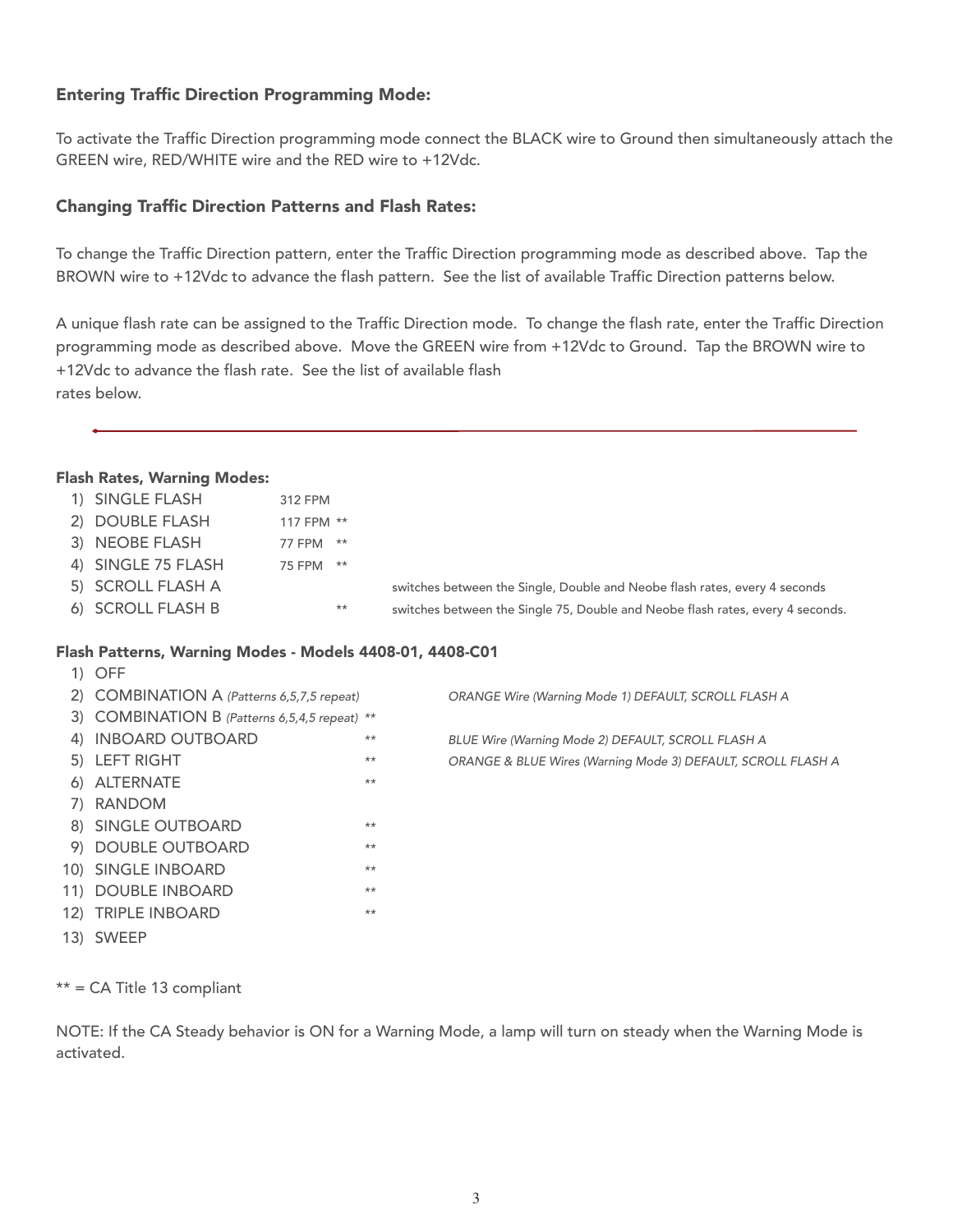#### Flash Patterns, Warning Modes - Models 4408-02, 4408-02P

1) OFF 2) COMBINATION A (Patterns 8,7,9,7 repeat) WITH SL's ORANGE Wire (Warning Mode 1) DEFAULT, SCROLL FLASH A 3) COMBINATION B (Patterns 17,16,18,16 repeat) WITHOUT SL's BLUE Wire (Warning Mode 2) DEFAULT, SCROLL FLASH A 4) COMBINATION C (Patterns 8,7,6,7 repeat) WITH SL's \*\* 5) COMBINATION D (Patterns 17,16,15,16 repeat) WITHOUT SL's \*\* 6) INBOARD OUTBOARD WITH SL's \*\* 7) LEFT RIGHT WITH SL's \*\* ORANGE & BLUE Wires (Warning Mode 3) DEFAULT, SCROLL FLASH A 8) ALTERNATE WITH SL's \*\* 9) RANDOM WITH SL's 10) SINGLE OUTBOARD WITHOUT SL's \*\* 11) DOUBLE OUTBOARD WITHOUT SL's \*\* 12) SINGLE INBOARD WITHOUT SL's \*\* 13) DOUBLE INBOARD WITHOUT SL's \*\* 14) SWEEP WITH SL's 15) INBOARD OUTBOARD WITHOUT SL's \*\* 16) LEFT RIGHT WITHOUT SL's \*\* 17) ALTERNATE WITHOUT SL's \*\* 18) RANDOM WITHOUT SL's 19) SWEEP WITHOUT SL's

#### Flash Patterns, Warning Modes - Models 4408-C02, 4408-C02P

|     | 1) OFF                                                         |                     |       |                                                                 |
|-----|----------------------------------------------------------------|---------------------|-------|-----------------------------------------------------------------|
| (2) | COMBINATION A (Patterns 8,7,9,7 repeat)                        | WITH SL's           |       | ORANGE Wire (Warning Mode 1) DEFAULT, SCROLL FLASH A            |
|     | 3) COMBINATION B (Patterns 18, 17, 19, 17 repeat) WITHOUT SL's |                     |       | BLUE Wire (Warning Mode 2) DEFAULT, SCROLL FLASH A              |
| 4)  | COMBINATION C (Patterns 8,7,6,7 repeat)                        | WITH SL's           | $***$ |                                                                 |
|     | 5) COMBINATION D (Patterns 18, 17, 16, 17 repeat) WITHOUT SL's |                     | $***$ |                                                                 |
|     | 6) INBOARD OUTBOARD                                            | WITH SL's           | $***$ |                                                                 |
|     | 7) LEFT RIGHT                                                  | WITH SL's           |       | ** ORANGE & BLUE Wires (Warning Mode 3) DEFAULT, SCROLL FLASH A |
|     | 8) ALTERNATE                                                   | WITH SL's           | $***$ |                                                                 |
|     | 9) RANDOM                                                      | WITH SL's           |       |                                                                 |
|     | 10) SINGLE OUTBOARD                                            | WITHOUT SL's **     |       |                                                                 |
|     | 11) DOUBLE OUTBOARD                                            | WITHOUT SL's **     |       |                                                                 |
|     | 12) SINGLE INBOARD                                             | WITHOUT SL's **     |       |                                                                 |
|     | 13) DOUBLE INBOARD                                             | WITHOUT SL's **     |       |                                                                 |
|     | 14) TRIPLE INBOARD                                             | WITHOUT SL's **     |       |                                                                 |
|     | 15) SWEEP                                                      | WITH SL's           |       |                                                                 |
|     | 16) INBOARD OUTBOARD                                           | WITHOUT SL's **     |       |                                                                 |
|     | 17) LEFT RIGHT                                                 | WITHOUT SL's **     |       |                                                                 |
|     | 18) ALTERNATE                                                  | WITHOUT SL's **     |       |                                                                 |
|     | 19) RANDOM                                                     | <b>WITHOUT SL's</b> |       |                                                                 |
|     | 20) SWEEP                                                      | <b>WITHOUT SL's</b> |       |                                                                 |
|     |                                                                |                     |       |                                                                 |

#### \*\* = CA Title 13 compliant

NOTE: If the CA Steady behavior is ON for a Warning Mode, a lamp will turn on steady when the Warning Mode is activated.